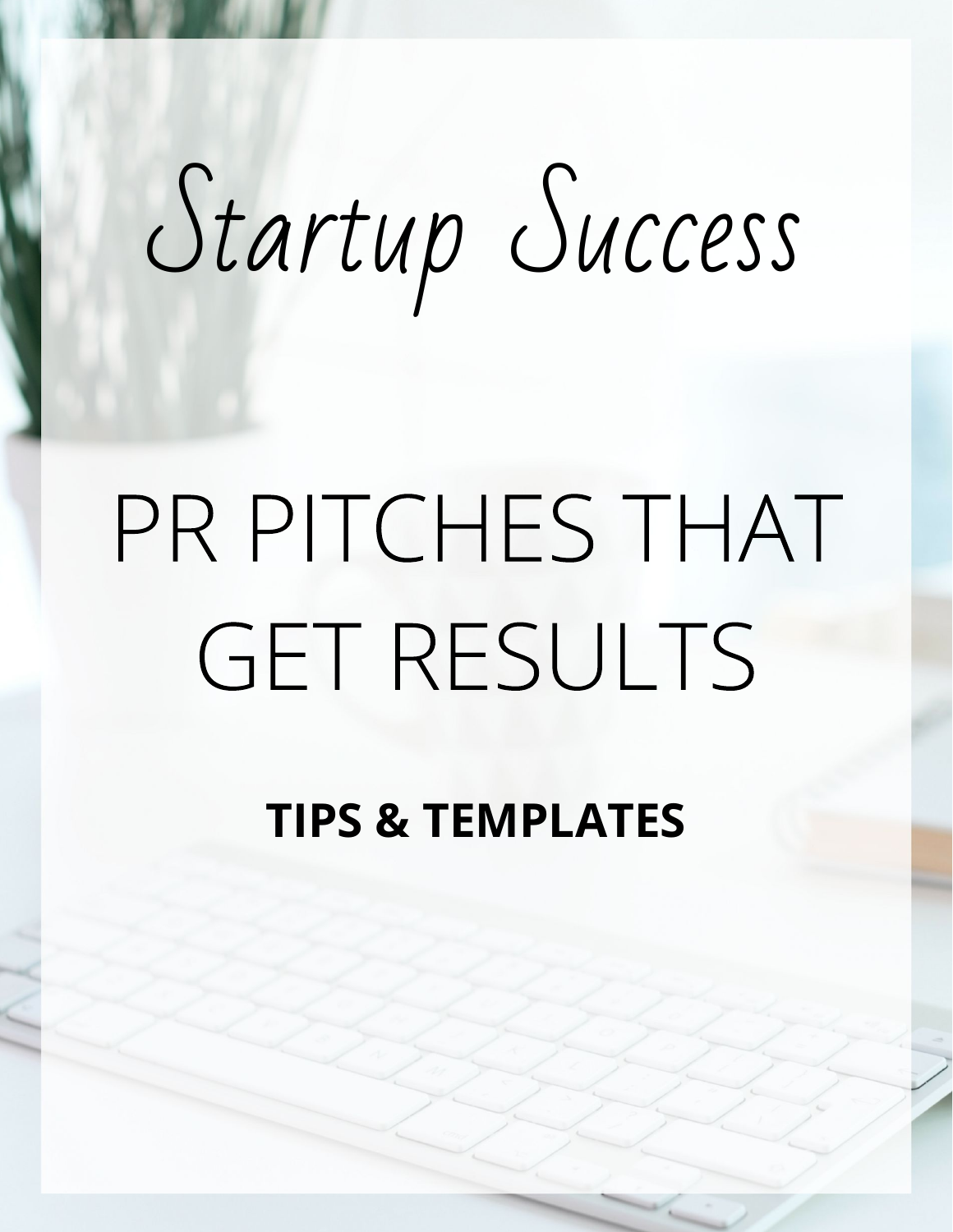Startup Success

## PR PITCH TIPS

- ➔ Get really clear about what's in it for the person you're pitching.
- $\rightarrow$  Offer value, don't ask for favors.
- $\rightarrow$  Give enough details to interest, but don't make it too long. People are busy!
- → Do your research. Pitches from people who actually know WHO they're talking to really stand out.
- ➔ Have a clear call to action. If you don't say exactly what you're looking for, then you probably won't even get a response.
- ➔ Sign up for HARO (Help A Reporter Out) to find journalists who are actually looking for pitches.
- $\rightarrow$  Use a template (outline) to save time writing your pitches, but don't copy + paste word-for-word.
- $\rightarrow$  Follow up at least once.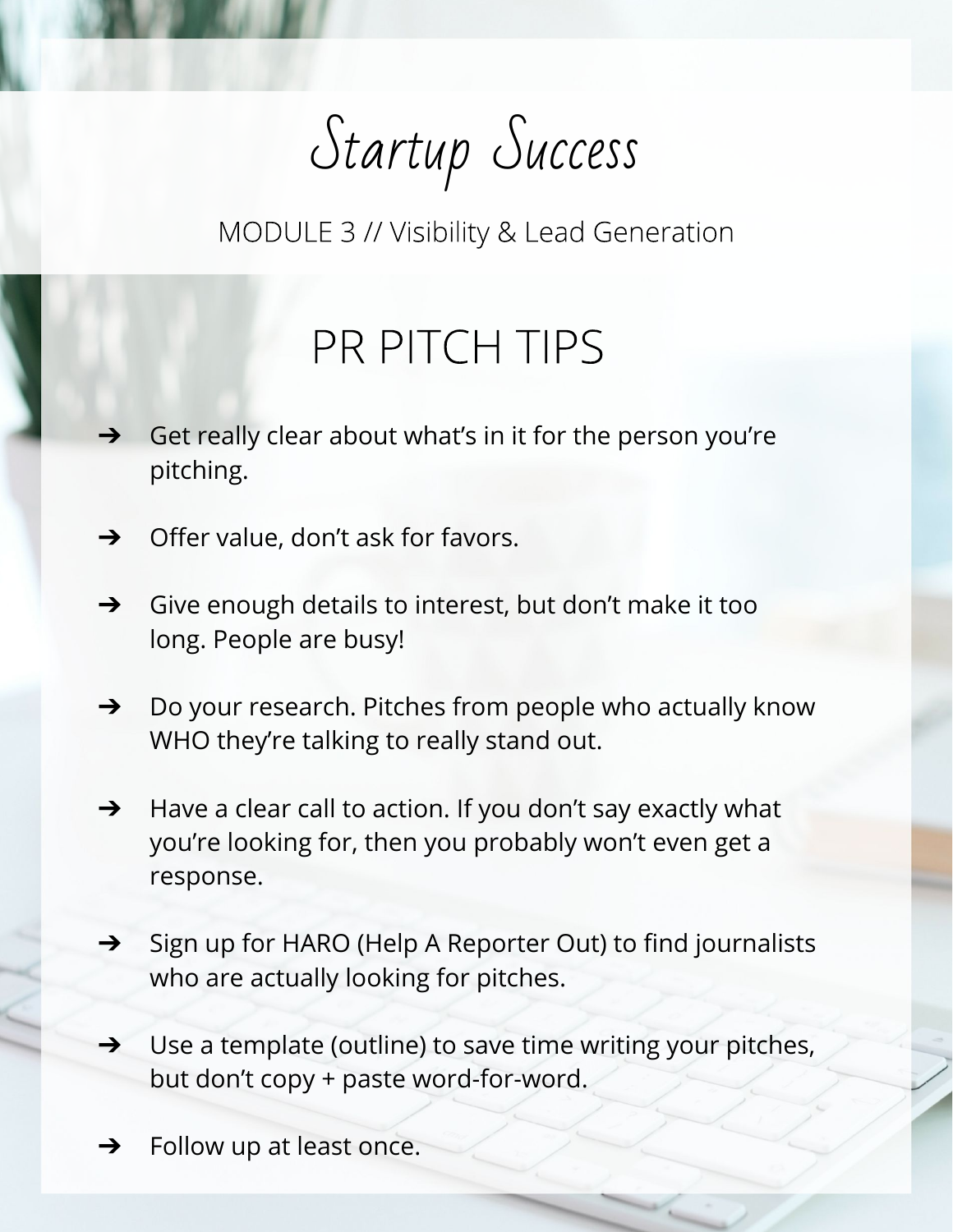Startup Success

#### Podcast Pitch Template

Subject: Application for \_\_\_\_\_\_\_\_\_\_ [podcast name] Guest

Hi [first name],

\_\_\_\_\_\_\_\_\_\_\_\_\_\_\_\_.

Hey there! My name is and I'm the founder/owner/writer of

[Brief mention of something *specific* you love about the podcast.]

I'm reaching out because I was wondering if you're currently looking for new podcast guest.

I know that your audience really appreciates \_\_\_\_\_\_\_\_\_\_\_\_\_\_\_ and I'd love to share with them  $\blacksquare$ 

[Insert details about how you discovered this or what results you or your clients have gotten with this information.]

Here are a few ideas I have for specific episodes:

- > Idea #1
- > Idea #2
- > Idea #3

I'm excited about the potential opportunity to be on the [podcast] and I hope to hear back from you soon!

Have a great day!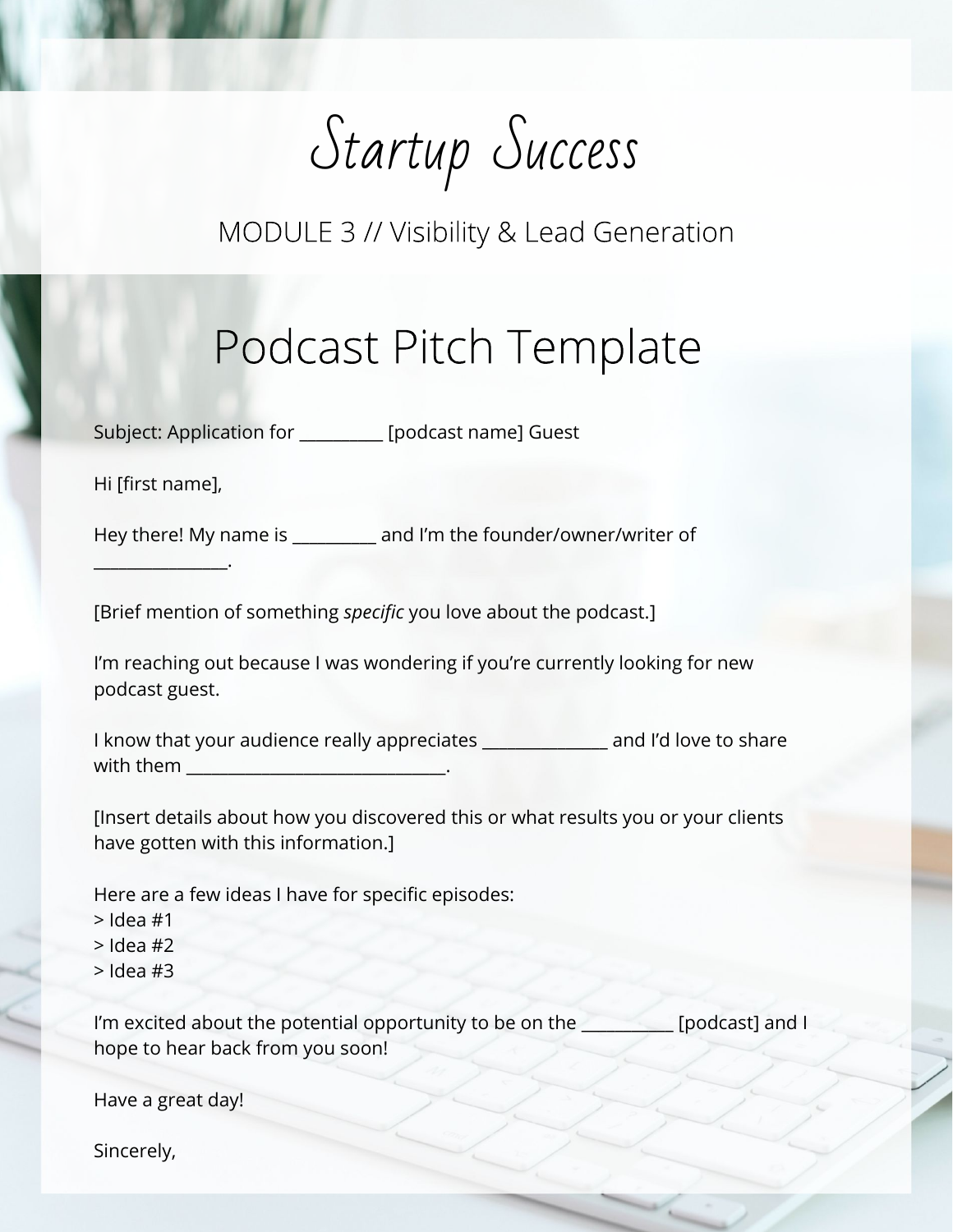Startup Success

### **Guest Blog Pitch Template**

Subject: Guest Posting for **Example 20** [name of site]

Hi [first name],

| Hey there! My name is | and I'm a        | [job description] |
|-----------------------|------------------|-------------------|
| who helps             | [type of person] | [get X]           |
| result].              |                  |                   |

[Brief mention of something *specific* you love about the site.]

I'm reaching out because I was wondering if you're currently accepting new guest bloggers. I know your readers are really interested in \_\_\_\_\_\_\_\_\_\_\_\_\_\_\_\_\_\_\_\_\_, and I'd love to share **Latter and Share** with them.

[Insert details about how you discovered this or what results you or your clients have gotten with this information.]

Here are a few ideas I have for guest posts I could write for your site:

- > Idea #1
- > Idea #2
- > Idea #3

I'm excited about the potential opportunity to guest post on your site, and I hope to hear back from you soon!

Have a great day!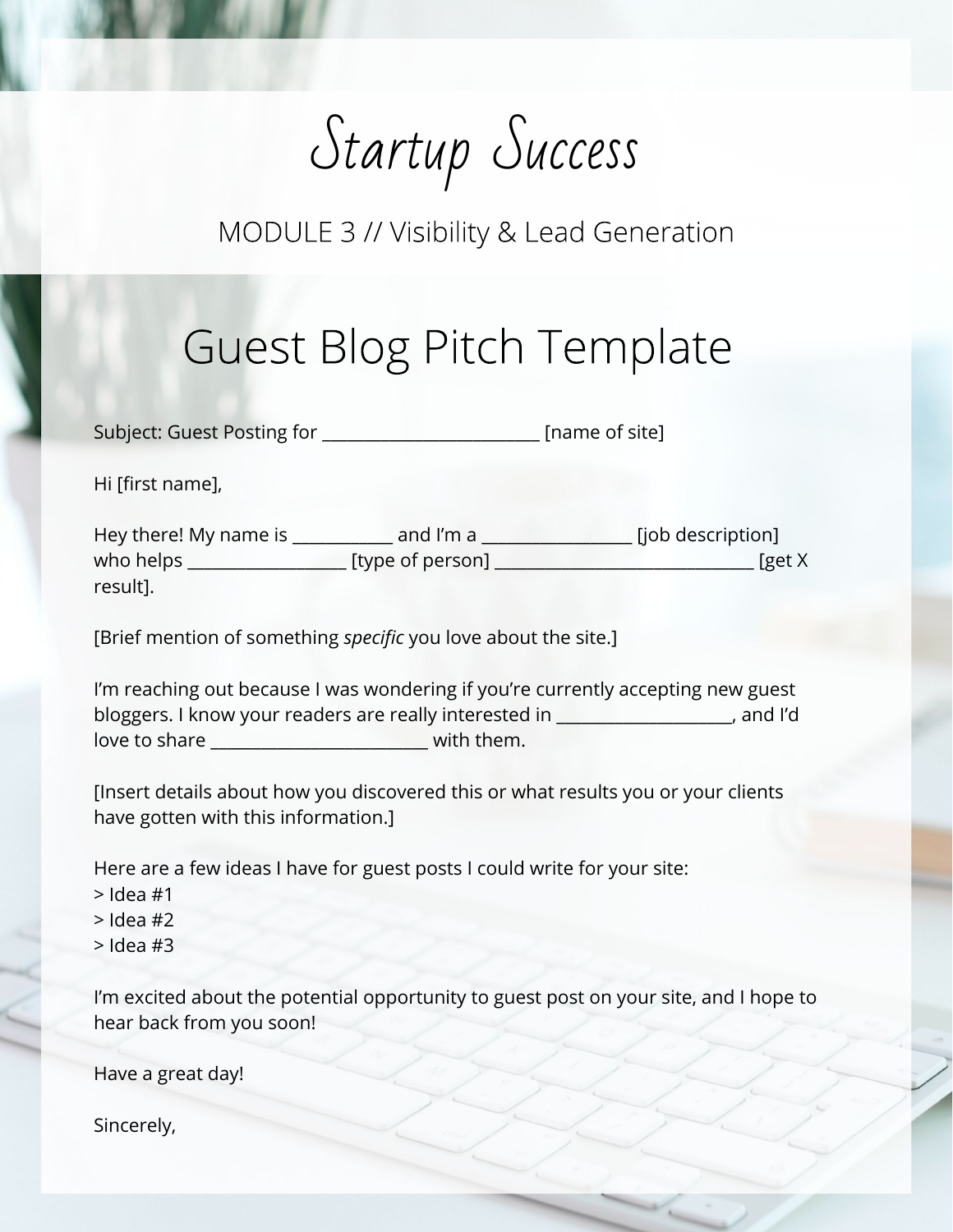Startup Success

#### Product Placement Pitch Template

Subject: fun/sensational/intriguing description of your product

Hi [first name],

Hey there! My name is \_\_\_\_\_\_\_\_\_\_ and I'm the \_\_\_\_\_\_\_\_\_\_\_\_\_ [position] at \_\_\_\_\_\_\_\_\_\_\_\_\_\_\_\_\_\_\_\_\_\_\_\_ [company]. We sell \_\_\_\_\_\_\_\_\_\_\_\_\_\_\_\_\_\_ [product], a product that helps people \_\_\_\_\_\_\_\_\_\_\_\_\_\_\_\_\_\_\_\_\_\_\_\_\_\_\_\_\_\_ [unique or special value].

Our audience loves reading \_\_\_\_\_\_\_\_\_\_\_\_\_\_\_\_\_\_\_\_\_\_\_\_\_ [publication you want to be mentioned in], especially because \_\_\_\_\_\_\_\_\_\_\_\_\_\_\_\_\_\_\_\_\_\_\_\_\_\_\_\_\_\_\_.

I wanted to let you know about our product, because it would be the perfect fit for \_\_\_\_\_\_\_\_\_\_\_\_\_\_\_\_\_\_\_\_\_\_\_\_\_\_ [publication]. I know your readers would be interested to hear about how it [product] can help them **wheread in the case of the substanti**ct [get result].

If you'd like to check out the product for yourself before you share it with your audience, then we'd be more than happy to send you one to try out.

Thanks so much for your consideration, and I hope you're having a great day!